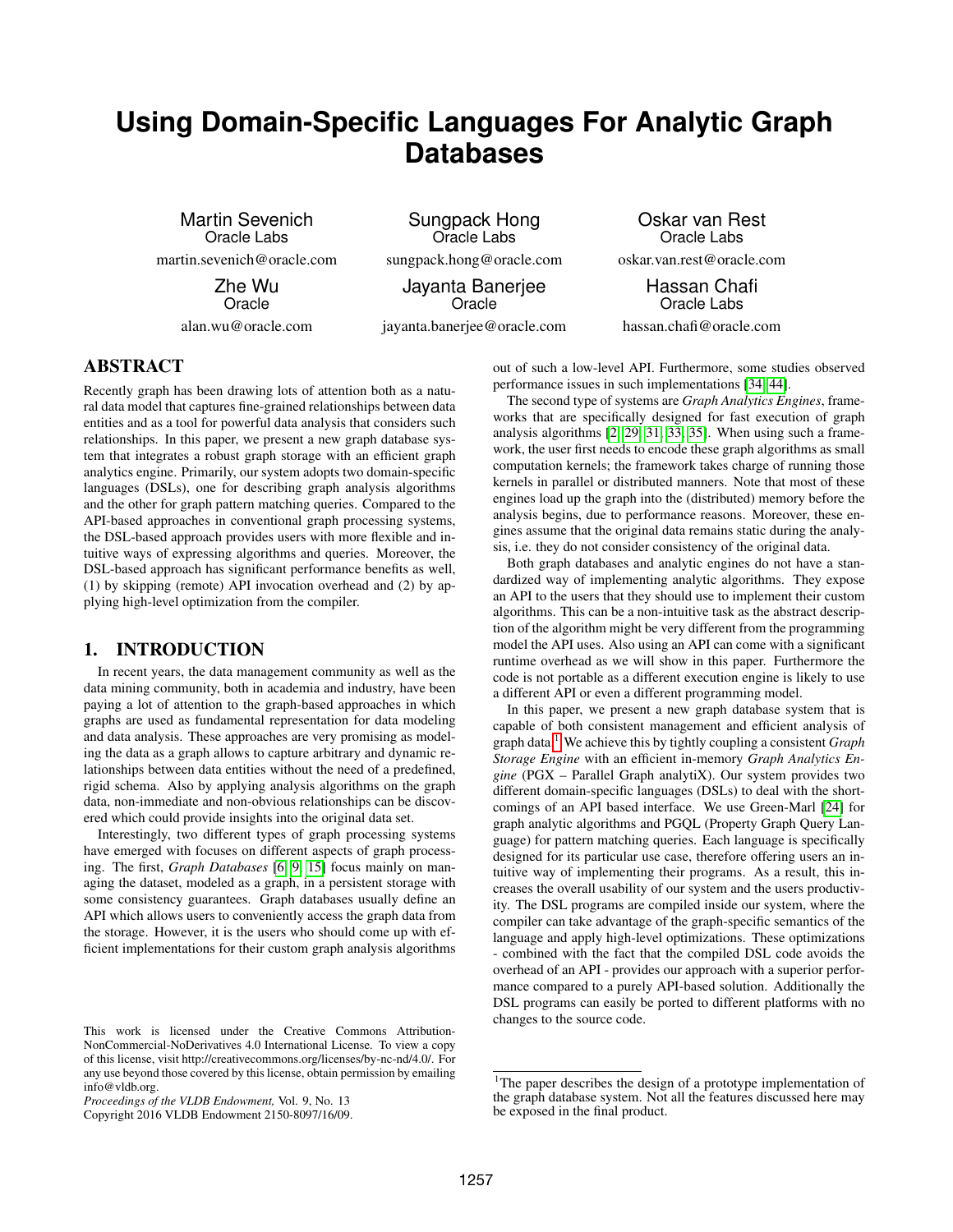Our specific contributions in this paper are as follows:

- We illustrate the basic architecture of our graph database system which is a tight integration of a graph analytics engine and a graph storage system. (Section [3\)](#page-2-0)
- We adopt two domain-specific languages one for imperative analytic algorithms, the other for declarative queries. We discuss how the users can make use of two languages synergistically in intuitive ways. (Section [4\)](#page-3-0)
- We explain performance benefits from using DSLs. Particularly, we explicate various compiler optimizations that are enabled by high-level semantic information available from the DSL. We also show how this approach avoids the high performance overhead of an API-based implementation of analytic algorithms. (Section [5](#page-4-0) & [6\)](#page-8-0)
- We discuss the ongoing extension of our graph database system where we adopt different analytic engines (e.g. distributed processing). We also delineate how using DSLs allows a transparent migration. (Section [7\)](#page-9-0)

# 2. BACKGROUND AND RELATED WORK

#### Graph Databases

There are two different types of commercial and open-source graph databases: First, there are graph databases [\[1,](#page-10-3) [11,](#page-10-4) [16\]](#page-11-8) that adopt the classic *Resource Description Framework* (RDF) data model. The RDF model regularizes the graph representation as set of triples (or edges). In addition, when combined with semantic information, RDF is capable of applying powerful inference rules to the data. However, full-scale graph analyses, e.g. spectral analysis, have rarely been applied to RDF graphs. In the RDF model, even constant literals are encoded as graph vertices, and such artificial vertices can induce undesired noise to the outcome of the graph analysis.

Second, there are graph databases [\[6,](#page-10-0) [9,](#page-10-1) [15\]](#page-11-0) that adopt the *Property Graph* (PG) data model in which vertices and edges in a graph can be associated with arbitrary *properties* as key-value pairs. Many of these PG databases tend to focus on providing a data access API while offering limited graph analysis support. Furthermore, graph algorithms implemented on top of such an API, may perform significantly worse than a direct in-memory implementation [\[34,](#page-11-1) [44\]](#page-11-2).

Our current system adopts the PG data model, providing efficient in-memory analyses on it. However, we are also investigating ways to apply such graph analyses on the RDF data model.

#### Domain-Specific Languages for Graphs

There is no standardization for graph languages yet and so there are multiple graph specific DSLs.

Our system adopts two DSLs – Green-Marl [\[24\]](#page-11-7) and PGQL – as front-ends with which users describe their custom graph algorithms or pattern-matching queries. Note that a few other DSLs have been proposed for graph processing.

There are other languages designed for querying patterns in the graph: For example Cypher [\[5\]](#page-10-5) for the PG model and SPARQL [\[12\]](#page-10-6) for the RDF model. These languages allow the user to specify a graph pattern of interest; the graph database then finds matching subgraphs or matching graph elements. However, these languages are not suitable for graph analysis algorithms as those algorithms are more than a simple graph pattern – they are complex procedures.

Gremlin [\[14\]](#page-10-7) is a language designed for graph traversal. Although it is possible to do so, Gremlin has certain issues when it comes to implement graph analysis algorithms and we think that Green-Marl is more intuitive for describing graph algorithms, due to its imperative programming style and the ability to apply graph specific optimizations such as the ones presented in this paper.

#### Graph Libraries and Graph Processing Frameworks

There are some systems that focus on the fast execution of graph analysis algorithms. First, there exist many different graph libraries for different programming languages. Examples include NetworkX [\[10\]](#page-10-8) (Python), Jung [\[8\]](#page-10-9) (Java), SNAP [\[13\]](#page-10-10), Stinger [\[20\]](#page-11-9) and the Boost Graph Library [\[4\]](#page-10-11) (C++). Essentially, these libraries provide their own graph data structures; for custom graph algorithms the users have to create their own parallel implementation on top of the library's data structures.

Second, there are graph processing frameworks which consider parallel or distributed execution of graph algorithms [\[2,](#page-10-2) [29,](#page-11-3) [31,](#page-11-4) [33,](#page-11-5) [35\]](#page-11-6). Galois [\[35\]](#page-11-6) allows fast propagation of vertex-oriented events in parallel, shared-memory environments, while GraphLab [\[31\]](#page-11-4) implements a similar concept in distributed environments. Giraph [\[2\]](#page-10-2), Pregel [\[33\]](#page-11-5) and Pegasus [\[29\]](#page-11-3) are scalable graph processing systems based on a Map-Reduce environment.

Note that each of the above frameworks requires a special, restricted programming model, to perform parallel or distributed execution. Therefore, users have to redesign their graph algorithms accordingly, which can be a daunting task for complicated algorithms. Our approach, however, allows the user to write an intuitive, high-level DSL program and leaves it to the compiler to parallelize it.

More importantly, neither these graph libraries nor the graph processing frameworks concern consistent data management at all. In this paper, we show that by tightly coupling a graph database with a graph analytic engine, one can get the best of both systems.

TinkerPop [\[3\]](#page-10-12) is an open-source graph computing framework, providing different interfaces and frameworks for graph analytic systems and graph databases. This includes Blueprints, an API for the property graph model, Pipes, a data flow framework, the Gremlin graph traversal language, the Frames object-to-graph mapper, the graph algorithms package Furnace and Rexter - a graph server. Many graph databases such as Neo4j [\[9\]](#page-10-1) and Titan [\[15\]](#page-11-0) comply to APIs defined by TinkerPop which allows using its capabilities on top of the database. The DSL based approach in our system offers a more intuitive way to implement graph analytic algorithms compared to such an API since it is not bound to the Pregel computation model. Also it provides better performance as it allows high-level compiler optimizations while avoiding the overhead of repetitive calls to a system API.

#### Graph Processing in Relational Databases

Several systems advocate the use of relational database systems (RDBMS) instead of a specialized graph processing system to benefit from the fact that RDBMS are already widely used for analytic purposes and are well understood and optimized. Grail [\[21\]](#page-11-10) for example stores the vertex and edge data in tables in a relational database while offering a vertex-centric API to the user for writing queries. These are translated into SQL and then executed by the RDBMS.

SQLGraph [\[40\]](#page-11-11) also uses a relational database to store the graph data but it only stores the graph topology in the relational storage. The vertex and edge data is kept separately in a JSON storage. The system uses Gremlin [\[14\]](#page-10-7) as a language to let users describe graph queries that are transformed into SQL before being executed by the system. Grail and SQLGraph rely on the RDBMS alone to optimize the generated SQL statements, but due to the nature of SQL this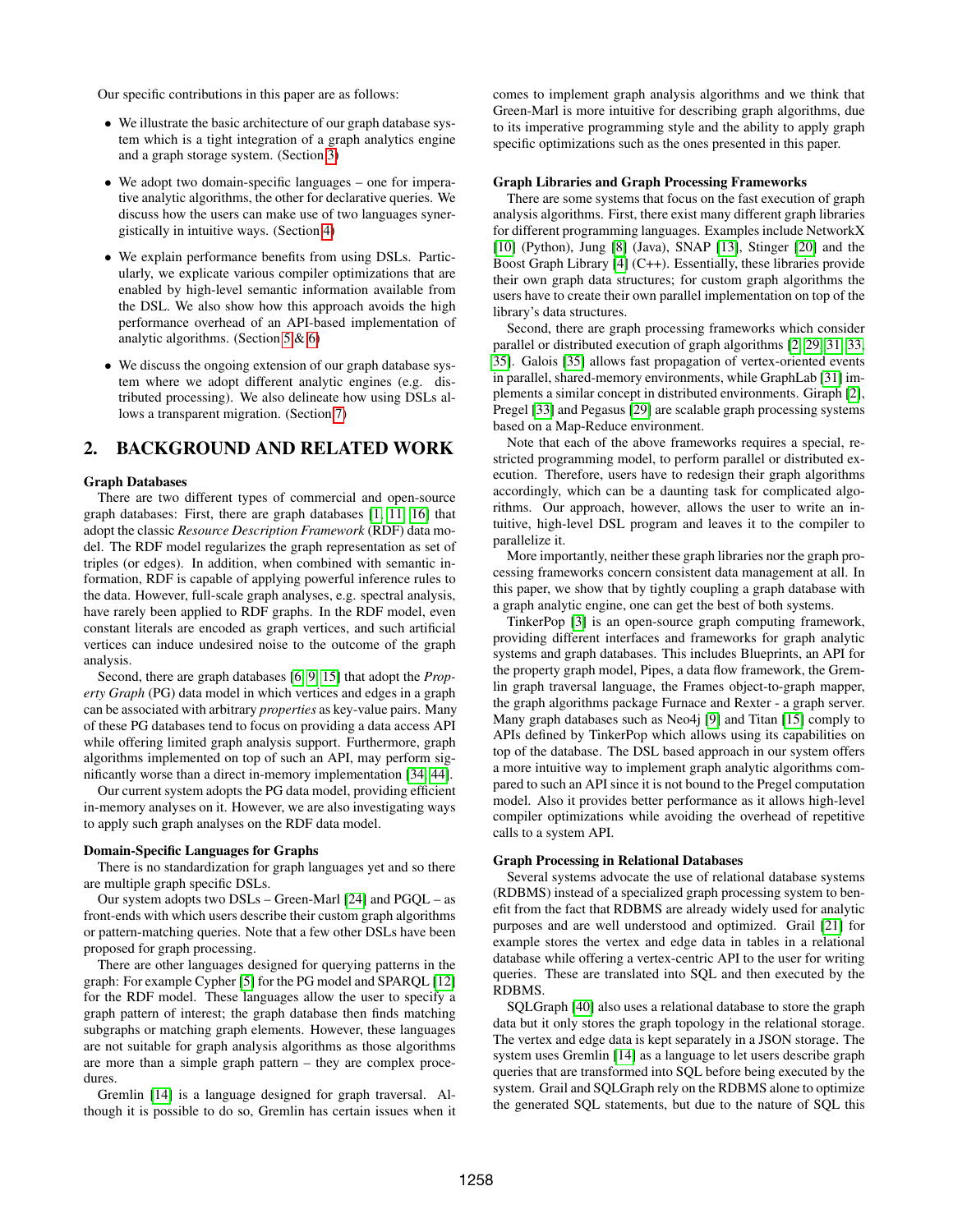

<span id="page-2-1"></span>Figure 1: The overall design of our system

does not include optimizations that use graph-specific knowledge. The compiler in PGX on the other hand uses the graph-specific knowledge of the DSL semantics to optimize the generated code.

## <span id="page-2-0"></span>3. GRAPH DATABASE SYSTEM: THE AR-**CHITECTURE**

### 3.1 System Overview

In a nutshell, our graph database system is a tight integration of a graph storage and a graph analytics engine. The graph storage enables robust management of large graph data sets under highly concurrent transactional workloads, while the graph analytics engine enables fast parallel execution of analytic algorithms on the graph data. Figure [1](#page-2-1) illustrates the overall architecture of our graph database system.

Our graph storage provides the Property Graph [\[3\]](#page-10-12) data model on top of industry-proven data management systems, including Oracle RDBMS, Oracle NoSQL and Apache HBase. This approach saves us from *re-inventing the wheel*, or we do not need to build whole new database engine specialized for the graph data model; complex enterprise requirements such as security, access control, transactions and scalability have already been addressed in these RDBMSs [\[44\]](#page-11-2).

PGX, our graph analytic engine focuses on in-memory parallel execution of graph analytics algorithms, exploiting the large memory capacity and multiple CPU cores in modern server systems. Even though the graph data is maintained in tabular forms in the storage, PGX utilizes a more specialized data structure for its inmemory representation that keeps explicit edge lists.

Note that graph analysis algorithms typically perform a lot of neighborhood iterations and traversals, which naturally induces numerous non-sequential data accesses. Therefore, running graph algorithms directly on top of an in-memory graph data structure provides significant performance benefits over other approaches like repeated computation of joins on a tabular representation [\[21\]](#page-11-10), frequent (random) accesses to block storage [\[37\]](#page-11-12), and exchanging many short messages with remote machines [\[31\]](#page-11-4). Section [7](#page-9-0) discusses on-going extensions of our system for handling very large graph instances that do not fit in a single memory.

Overall, by combining a robust graph storage and a fast graph analytics engine, our graph database system provides the users with the best of both worlds: maintaining large data sets using an intuitive graph data model and applying graph analytics on them in an efficient manner.

# <span id="page-2-2"></span>3.2 Features and Interfaces

#### Graph Loading and Delta Update

In order to apply analytic algorithms on the graph data, the data in the storage first needs to be loaded into the analytic engine, as illustrated in Figure [1.](#page-2-1) Our graph database system provides a fast bulk loading mechanism for this large data movement – even graphs with billions of edges can be loaded in tens of minutes.

In addition, our graph database system provides an optional feature of *delta updates*. That is, once the large graph data is loaded into the analytic engine (PGX), subsequent changes to the data in the storage are tracked by the analytic engine. Either by the user's explicit requests or by predetermined periodic events, a new graph instance is created by applying these changes to the previously loaded graph instance.

Finally, we provide various options for loading only the relevant subset of the large data into memory. For instance, the user can provide a list of properties that are to be loaded into memory, allowing to keep other properties in the storage as the analysis would not require them. The user can also specify a short filter expression for defining a subgraph to be loaded into memory. For example, the following edge-filter expression defines a subgraph where all edges contain at least one RED vertex on either side:

src.color = 'RED' or dst.color = 'RED'

#### Concurrent Clients, Snapshot Consistency and Mutation

Our graph database system supports multiple concurrent clients in a scalable manner. First of all, transactional clients are separated from analytic clients and served by different engines (see Figure [1\)](#page-2-1). Therefore, a small number of long-running computation-heavy analytic workloads are handled very differently than a large number of short and frequent IO-intensive transactional workloads.

Moreover, the PGX graph analytic engine provides an isolated, consistent snapshot view of the graph data to each analytic client. That means, each client can work on a graph instance that is consistent to a certain version of the data in the storage. For the sake of analysis, the client can define its own additional properties and modify their values. The client can even mutate the graph itself, i.e. add or remove vertices and edges. All these changes, however, are not visible to other concurrent clients that are working on the same graph instance. To make changes permanent, the client has to commit them to the graph storage; the changes will be only visible to other clients when they choose to fetch a more recent graph instance from the storage, potentially through the delta update mechanism.

When there are multiple concurrent analytic clients, it is possible to deploy multiple PGX analytic engines with a single graph storage. Again, our design guarantees that each PGX instance holds a consistent snapshot of the graph data, as the data storage becomes the reliable *source of truth*.

#### Execution Modes and Interface Layers

PGX provides two different modes of execution for analytic clients: remote execution mode and embedded execution mode. In remote mode, the PGX analytic engine is wrapped in a web container and deployed as a web service. Each remote client can make a connection and submit remote requests to the server. Typically, the PGX engine resides in a server-class machine exploiting its large memory capacity and high computation power. In embedded mode, on the other hand, the client application runs in the same process space as PGX. Essentially, PGX becomes a graph library in this mode.

PGX makes it trivial to switch between remote execution and embedded execution through its careful API design. While both a remote client and a local client would invoke exactly the same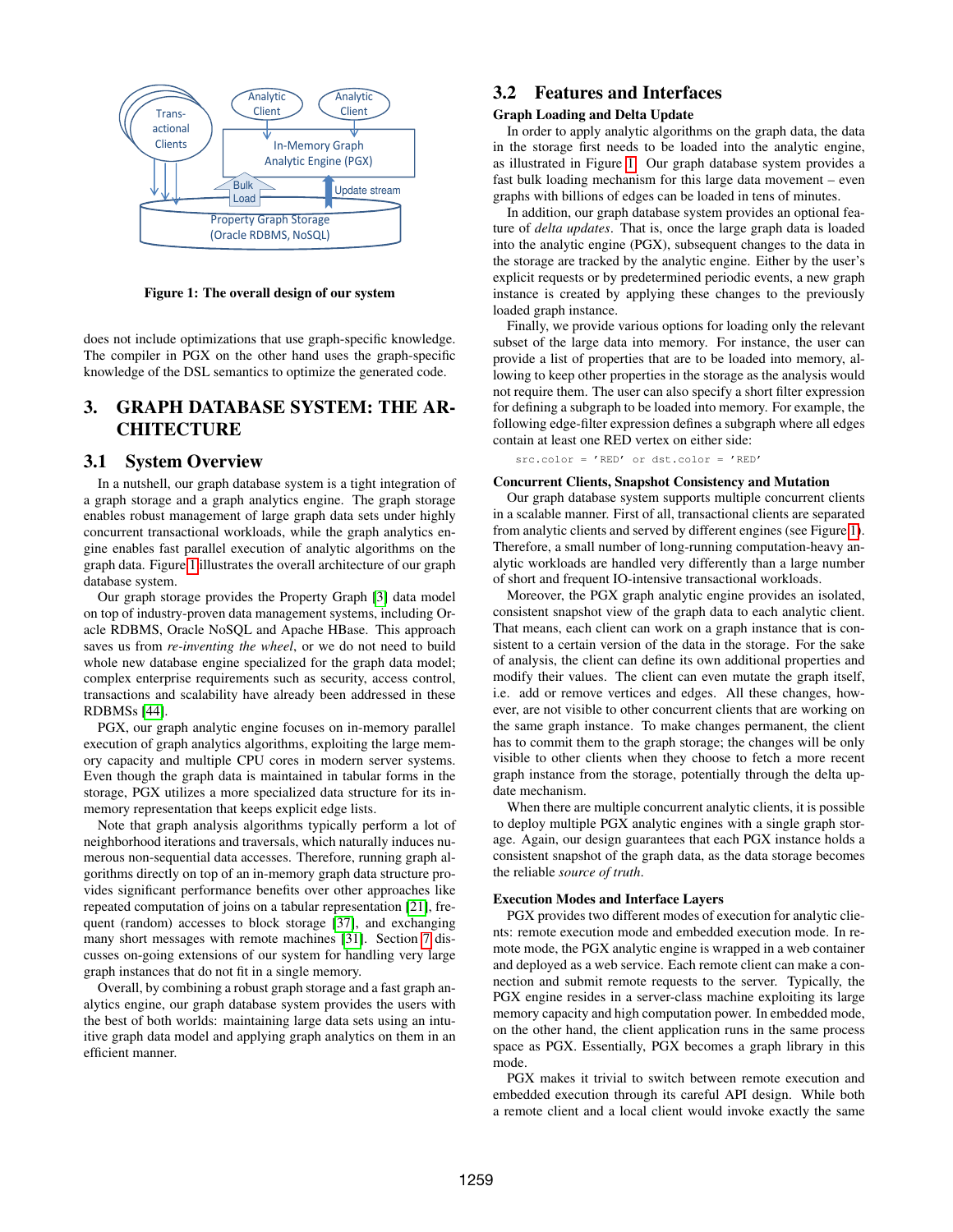

<span id="page-3-1"></span>Figure 2: Remote and local execution modes and PGX API layers

interface methods, the remote ones are transparently mapped into server-side REST API invocation. As a matter of fact, all the methods in the PGX API support asynchronous execution (e.g. using Future in Java7) in addition to their synchronous counterparts. Consequently, a local PGX client can seamlessly run remote as well, just by linking it to a different API implementation. Figure [2](#page-3-1) illustrates the execution modes and the API layers.

The PGX API itself consists of two layers. The first one is the high-level API package which provides a set of fixed functionalities including built-in analysis algorithms, graph mutation operators, and graph loading/exporting mechanisms. In other words, the methods in this package initiate big computations in the server side. The second one is the low-level API package which provides finegrained control over each vertex and edge of the graph. Basically, this API is designed as convenient methods for small and short interactions between client and server. For instance, after identifying the top 10 Pagerank vertices, the user may look up additional properties of them.

The challenge is, however, when the user wants to execute a custom graph algorithm which is not pre-built in the package. Although users can always implement their custom algorithm using the low-level API (i.e. vertex and edge), this approach may introduce a significant performance problem because the (remote) API overhead gets accumulated over each vertex and edge access. Note that even the embedded clients could suffer from this performance overhead, because PGX internal graph representation is indeed different from the convenient object-oriented one in the low-level API.

Instead, we adopt a Domain-Specific Language (DSL)-based approach in PGX. More specifically, users can write up their graph algorithms in a DSL and submit them to the server, while the server compiles and executes them efficiently without any API overhead. Note that this approach certainly follows an important design principle in modern computing systems: *move computation instead of data*. Section [4](#page-3-0) explains our DSLs while Section [6](#page-8-0) shows the performance improvements from using DSLs instead of an API. As a final note, all the built-in algorithms in our release packages are in fact compiled from DSL code.

# <span id="page-3-0"></span>4. DOMAIN-SPECIFIC LANGUAGES

In this section we discuss the two domain specific languages that we adopted – Green-Marl for graph analysis and PGQL for graph queries and pattern matching – and how both languages can be used together.

### 4.1 Green-Marl

Green-Marl [\[24\]](#page-11-7) is a domain specific language designed specifically to express graph analysis algorithms. The language supports

```
1 procedure pagerank(G: graph, e,d: double, max: int;
                               2 pg_rank: nodeProp<double>) {
        3 double diff;
4 int iter = 0;<br>5 double N = G.
 5 double N = G.numNodes();<br>6 G.pg_rank = 1 / N;
 6 G.pg_rank = 1 / N;
 \frac{7}{8} do
 8 diff = 0.0;<br>9 foreach (t;
9 foreach (t: G.nodes) {<br>10 double val = (1 - d)10 double val = (1 - d) / N + d *<br>11 sum (w: t.inNbrs) {w.pg rank
                11 sum(w: t.inNbrs) {w.pg_rank / w.degree()};
12 diff += | val - t.pg_rank |;<br>13 t.pg rank \le val;
              t.pg\_rank \leq val;\frac{14}{15}15 iter++;<br>16 \frac{1}{2} while
        16 } while (diff > e && iter < max);
17 }
```
<span id="page-3-2"></span>Figure 3: Pagerank algorithm implemented in Green-Marl [\[24\]](#page-11-7)

```
1 SELECT friend.name, friend.age<br>2 FROM friendshipGraph
2 FROM friendshipGraph
\frac{3}{4} WHERE
4 (m WITH name = 'Mario') -[:likes]->(friend),<br>5 (1 WITH name = 'Luigi') -[[:likes]*1, 21->()
5 (l WITH name = 'Luigi') -[[:likes]*1..2]->(friend),
       friend.age >= m.age + 27 ORDER BY friend.name
```
<span id="page-3-3"></span>Figure 4: Example PGQL query, returning the friends of Mario that are also friends, or friends of friends, of Luigi. Friends that are at least two years older than Mario are filtered out.

graph-specific data entities as intrinsic data types: graph, vertex, edge as well as vertex property and edge property. It also provides languages constructs for different graph traversals and iterations, such as Breadth-First Search (BFS), Depth-First Search (DFS), incoming neighbor iteration, outgoing neighbor iteration, etc.

Like most mainstream languages, Green-Marl is an imperative language that assumes a global shared memory. Combined with the high-level graph-specific language constructs, this allows users to implement a graph analysis algorithm in a straightforward manner, since the Green-Marl code resembles the algorithm description; the users need not rewrite their algorithms with certain artificial constraints such as in vertex-centric programming models. As an example, Figure [3](#page-3-2) shows the Green-Marl implementation of the Pagerank algorithm.

The high-level language constructs in Green-Marl expose the inherent parallelism to the compiler which is then able to generate a highly parallel executable. Moreover, the DSL compiler can apply very specialized optimizations that a general purpose compiler cannot do, because the DSL compiler understands the specific semantics of the language constructs. We present some of these optimizations in Section [5.](#page-4-0)

Note that the compiler applies these optimizations automatically; the user only focuses on the high-level implementation of algorithms while the compiler provides the performance via parallelization and optimization. Furthermore, whenever new optimizations are added to the compiler, existing algorithms get performance benefits automatically, if the new optimizations are applicable to them. Section [5](#page-4-0) discusses how the same optimizations are applied to different algorithms.

# 4.2 PGQL

PGQL (Property Graph Query Language) is our proposal of a pattern-matching query language tailored for Property Graphs. A graph pattern-matching query is a query to find all instances in the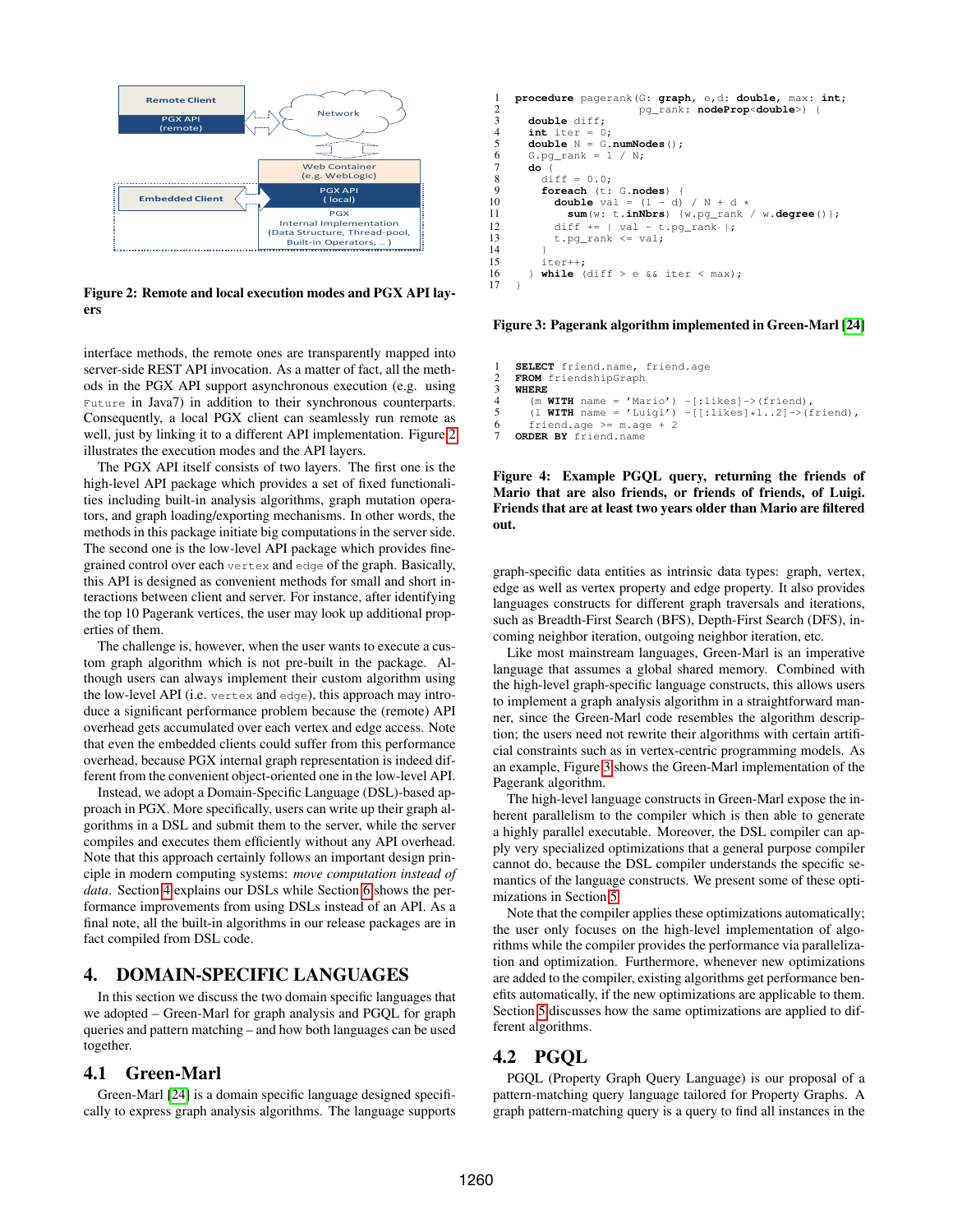given data graph that match to the specified graph pattern. The detailed syntax and semantics of PGQL are outside the scope of this paper as we are preparing a separate publication about it. Instead, we give a short introduction to PGQL here.

There is the need for a new query language as there does not exist a theoretically sound, yet feature-complete declarative query language for the PG data model at the moment. Cypher for example is missing fundamental graph querying functionality. It supports subgraph *isomorphic* queries, but not the more general class of the subgraph *homomorphic* queries. Also it does not allow for the well-studied class of the regular path query (RPQ). Finally, although Cypher allows for updating of graphs, it does not support constructing new graphs, which is essential for graph transformation applications and typical database functionality such as SQLlike *Views*. PGQL overcomes these limitations.

The syntax structure of PGQL resembles that of SQL. Basically, a PGQL query is composed of three clauses (SELECT, FROM, WHERE) followed by optional solution modifier clauses such as ORDER BY, GROUP BY, and LIMIT. The FROM clause can be omitted when there is only one graph instance. Additionally, PGQL includes special operators for graph pattern matching: vertex matching, edge matching, path matching, etc. These matching operators are placed in the WHERE clause along with other expressions to construct predicates.

Figure [4](#page-3-3) shows an example PGQL query which finds patterns from a data graph named friendshipGraph (line 2). In the WHERE clause, the query matches a vertex m that has a property name with value 'Mario'. The vertex m has an edge whose label is 'likes'. The destination vertex of this edge is referred as vertex friend (line 4). Similarly, the query matches another vertex  $\perp$  with its name being 'Luigi'. The vertex 1 is also connected to the vertex friend but through a path; the path is composed only of edges whose label is 'likes' and the (hop-)length of the path is between 1 and 2 inclusively (line 5). Line 6 dictates that the value of property age in vertex friend is larger than or equal to that of vertex m by two. All the instances that match with this pattern are first sorted by name values of friend vertices (line 7), before the name and age property values of friend vertex are returned (line 1).

Note that the above example query contains a path matching operator. In general, PGQL supports regular path queries (RPQs), while the path matching operator can be used differently for finding reachability vertices or for enumerating all (shortest) paths. More specifically, PGQL supports the class of extended conjunctive RPQs (ECRPQs) [\[18\]](#page-11-13) but with arbitrary expressions over edges (not just over edge labels) and optional restrictions on path lengths.

Just like in SQL, the result of a PGQL query forms a tabular "result set" with variables and their bindings. However, PGQL also has intrinsic data types for graph-specific entities like *Vertex*, *Edge*, *Path* and *Graph* – the binding can be any of these graphspecific types. In addition, PGX also provides aggregate methods that merge matches in the result set into another graph instance.

### 4.3 Combined Usage of Two Languages

As discussed so far, PGX adopts not one but two DSLs. This is to give users the most intuitive programming model for each use case: imperative for analysis and declarative for queries. Imperative languages provide constructs for fine-grained control flows and (intermediate) value computation and management, which is essential for writing algorithmic procedures. Declarative languages on the other hand, make it very easy to specify a pattern to be matched on, even complicated ones; the execution engine can make intelligent choices to map the query into a sequence of predefined operators. Consider the analysis example in Figure [3](#page-3-2) and the query example in Figure [4.](#page-3-3) Even with these simple examples, it is not obvious

how to re-write the analysis in Figure [3](#page-3-2) with a query language like PGQL, and vice versa.

However, despite their many differences, both languages share a lot of common parts in the runtime implementation. Both languages work on the same graph data representation at least. All PGX system resources (thread-pools, scheduler, memory management) are naturally shared as well. More importantly, two runtime systems share a single implementation for many performancecritical operations: breadth-first traversal, common-neighbor iteration, top-k value finding, etc.

Furthermore, the combined usage of two languages can provide the users with more benefits than each individual language. Users can first use PGQL to extract a sub-graph from the original data and then run a Green-Marl analysis on the result. For instance, the whoto-follow analysis from Twitter [\[23\]](#page-11-14) can be performed in following manner:

- 1. Given a vertex  $v_0$ , do Personalize Pagerank (with a Green-Marl program) starting from the vertex.
- 2. Use PGQL to identify the top *T* closest vertices to  $v_0$ .
- 3. Create a bipartite sub-graph using those *T* vertices as lefthand-side (LHS) vertices and their neighbors as right-handside (RHS) vertices. PGX provides an API for this.
- 4. Run the SALSA algorithm (another Green-Marl program) to compute relative importance scores on each type of vertex.
- 5. Use PGQL to identify the top *K1* LHS vertices and the top *K2* RHS vertices.
- 6. The RHS vertices become a recommendation list.

Of course this also works the other way – a PGQL query can include the values computed by a Green-Marl program in the search. As an example, consider the following scenario which tries to find low-centrality vertices that bridge two high-centrality vertices:

- 1. Run Pagerank on the graph and compute the 5 percentile and 95 percentile Pagerank values  $t_5$  and  $t_{95}$  (Green-Marl programs).
- 2. Use PGQL to find each vertex *v* such that the Pagerank value of  $\nu$  is less than  $t_5$ . However,  $\nu$  is connected to  $w$  and  $u$  both of which have Pagerank values larger than  $t_{95}$ . Also there is no edge between *w* and *u*.

### <span id="page-4-0"></span>5. COMPILER OPTIMIZATIONS

The Green-Marl compiler uses program analysis and knowledge specific to the graph domain to perform a variety of optimizations on given Green-Marl code. In this section we present and describe a number of these optimizations. Section [5.1](#page-4-1) and [5.2](#page-4-2) are based on previous work, while the following sections focus on new contributions. Table [1](#page-5-0) contains a variety of algorithms and the optimizations presented in this paper that can be applied to the code. Note that often applying a single optimization has only a small or even negative impact on the performance, but combining multiple optimizations can lead to significant performance improvements. See Section [6.3](#page-9-1) for an evaluation on their impact on the performance.

### <span id="page-4-1"></span>5.1 Basic Graph Optimizations

The Green-Marl compiler applies several graph specific optimizations presented in previous work [\[24\]](#page-11-7). This includes system and architecture independent optimizations (e.g. loop merging) and optimizations that are specific to the architecture the program is executed on (e.g. selection of parallel regions).

### <span id="page-4-2"></span>5.2 Common Neighbor Iteration

In our previous work [\[38\]](#page-11-15) we presented an optimization where the compiler identifies iterations over common neighbors of two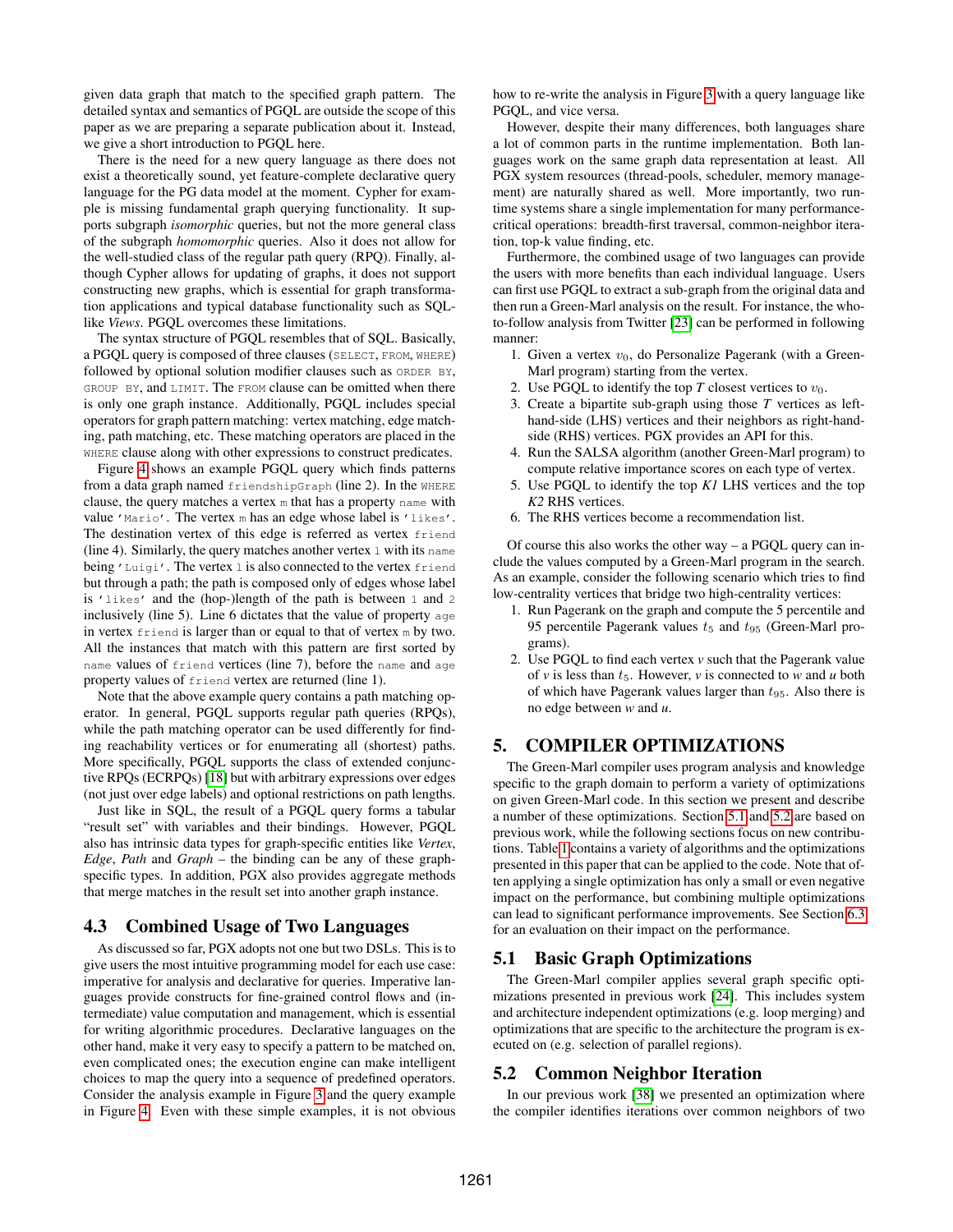| Algorithm                   | МB | DS | PM | DP | CΊ |
|-----------------------------|----|----|----|----|----|
| Adamic Adar [17]            |    |    |    |    |    |
| Betweenness-Centrality [32] |    |    |    |    |    |
| Closeness-Centrality [22]   |    |    |    |    |    |
| Dijkstra [19]               |    |    |    |    |    |
| Fattest-Path [28]           |    |    |    |    |    |
| Kosaraju [19]               |    |    |    |    |    |
| PageRank [36]               |    |    |    |    |    |
| Soman and Narang [39]       |    |    |    |    |    |
| Tarjan $[42]$               |    |    |    |    |    |
| Triangle Counting [41]      |    |    |    |    |    |

<span id="page-5-0"></span>Table 1: Graph analysis algorithms and applicable optimizations. MB: Multi-Source-BFS, DS: Data Structure Specialization, PM: Property Merging, DP: Degree Precomputation (including Inverse-Degree Precomputation), CI: Common Neighbor Iteration.

vertices and uses a specialized algorithm to perform this iteration. Depending on the results of a program analysis, it also generates code to prune the search space for these common neighbors which significantly reduces the work to be done. The combination of these two optimization steps significantly improves the performance of certain algorithms like Triangle Counting.

### 5.3 Multi-Source-BFS Transformation

Multi-Source Breadth-First Search (MS-BFS) is a technique developed by Then et al. [\[43\]](#page-11-25) to perform multiple BFS traversals at the same time, starting from several different roots. These BFSs will be packed together in a so called batch and share common parts of the traversal, therefore reducing the overall amount of random memory accesses while making better use of the memory prefetcher and SIMD instructions. It has been shown, that MS-BFS can greatly increase the performance, especially on small-world graphs as they can be often found in social networks.

The downside of using MS-BFS is an increased code complexity since the program has to make sure that each BFS iteration in a batch behaves as if it ran independently. Also MS-BFS can significantly increase the memory consumption of the program - namely by a factor up to the size of one batch - since copies of certain variables have to be created which can be very costly for properties. This extra memory consumption can easily exceed the available system memory, even for mid-sized graphs. Dealing with these issues can be a challenging and error prone task.

In the following we describe how the Green-Marl compiler can address these problems in an automatic and transparent way.

#### MS-BFS Auto-Transformation

The Green-Marl compiler can automatically transform code to use MS-BFS. That means the user can write the code using the normal BFS iteration that is built into Green-Marl, and the compiler identifies whether MS-BFS can be used and if this is the case it takes care of all the code adjustments needed to use MS-BFS correctly. This gives the user the benefits of MS-BFS without the burden of having to deal with the implications it has to the code.

Consider the example code below:

```
foreach (s: G.nodes) {
  long bfsSum = 0;
 nodeProp<double> prop;
  foreach(n: G.nodes) {
    n.prop = 0;
  }
 inBFS(v: G.nodes from s) {
    v.prop++;
bfsSum = bfsSum + 1;
  }
}
```
The compiler searches for a pattern with a foreach loop where the iterator is used as source vertex for a BFS iteration. The iteration can be over all vertices in the graph or just a subset. This code is then transformed to use MS-BFS where each BFS in the batch is identified using an index variable. Note that the syntax below is not part of the Green-Marl language and is just used for illustration purposes.

```
ms_bfs_foreach (s: G.nodes) {
  ...
  in_ms_bfs(v: G.nodes from s | batchIndex) {
    ...
  }
}
```
The next step is to identify all scalar variables that are visible to each BFS and therefore have to be protected - e.g. bfsSum from the example. For each BFS in the batch a copy of these variables is created and stored in an array. Outside of the BFS, writes to these variables are turned into a loop where the value for each BFS is written. Inside the BFS, the batch index is used for reads and writes. Property variables are treated slightly differently. Instead of creating a copy for each BFS, the size of the property will be multiplied by the batch-size to ensure that the data lies packed in memory.

```
ms_bfs_foreach (s: G.nodes) {
  long bfsSum[batchSize];
  nodeProp<double * batchSize> prop;
  for (0 ≤ batchIndex < batchSize) {
    bfshfshIndex1 = 0:
  }
  foreach(n: G.nodes) {
    for (0 < batchIndex < batchSize) {
     n[batchIndex].prop = 0;
    }
  }
  in_ms_bfs(v: G.nodes from s | batchIndex) {
    v[batchIndex].prop++;
    bfsSum[batchIndex] = bfsSum[batchIndex] + 1;
  }
}
```
#### Auto-Memory Tuning

Memory consumption can become a problem when using MS-BFS as multiple MS-BFS instances might run concurrently and a copy of each property might be necessary per thread and per item in the batch. Depending on the graph size, this can easily exceed the available memory of a machine, even for mid-sized graphs.

There are two ways to deal with this issue that can be applied automatically by the Green-Marl compiler: reducing the number of threads or reducing the batch-size. In the following we will discuss how to reduce the batch-size, but reducing the number of threads works similarly. Note that each approach has its own advantages and disadvantages and decisions have to be made based on the target system and its requirements. For example reducing the number of threads while using an optimal batch-size can be advantageous if the idle threads can be used for other tasks while reducing the batch-size might be beneficial to utilize all system resources.

The compiler analyzes the code to determine copies for which properties have to be created. It then adds code that - at runtime computes the maximum batch-size for which the required memory will still fit in the memory currently available to the system. The memory required by all vertex properties is the sum of the products of the type-size, the number of vertices, the number of threads and the batch-size. The memory for all edge properties can be computed accordingly. The batch-size will be set to the minimum of the computed batch-size and the size of the SIMD registers of the machine.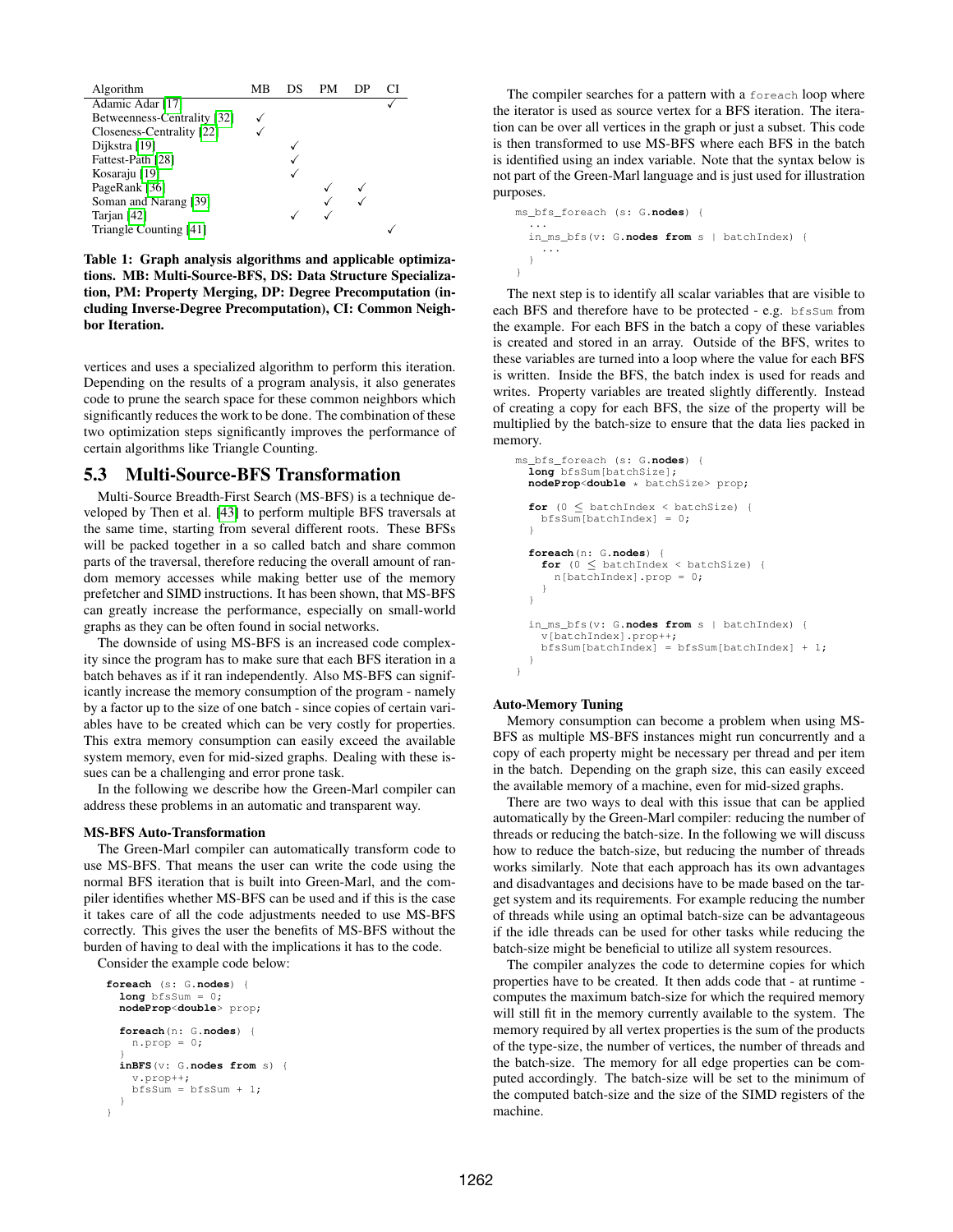### 5.4 Data Structure Specialization

Traditional object oriented languages provide abstract data structures such as list or set, but they leave it to the programmer to select the actual implementation for example a linked-list or a hash-set. This choice can be crucial for the program performance as different implementations perform better or worse in different use cases. Green-Marl provides abstract data structures as well, but the compiler chooses the implementation using code analysis and different optimization techniques that also allow the compiler to rewrite parts of the code to leverage the benefits of the particular implementation. In the following we describe two such optimizations that are based on selecting specialized data structure implementations.

#### Priority Map Selection

Green-Marl provides a map type that uses a hash-map as default implementation. The Green-Marl map offers the getKeyWith SmallestValue() and getKeyWithLargestValue() functions to retrieve the key associated with the smallest or largest value in the map. In the following we will describe the optimization for keys associated with the smallest value, but it works identically for the largest value.

We implemented a different, heap-based, priority-map that has a  $\mathcal{O}(1)$  runtime guarantee for getKeyWithSmallestValue() and getKeyWithLargestValue(). It also provides a function remove Smallest() and removeLargest() for deleting the smallest or largest value; running in  $\mathcal{O}(\log n)$ . Note this function is not available to the user as it is not part of the language itself, but the compiler uses it for optimization purposes.

To determine whether to use a priority-map implementation, the compiler looks at all variables that are used as keys to read or remove values. If all these variables are being assigned by using the getKeyWithSmallestValue() or getKeyWithLargestValue() function - i.e. we only read or remove the smallest value in the map - then we choose the priority-map implementation. Additionally the code can be rewritten to call removeSmallest() or remove Largest() directly instead of remove(key) which often allows to optimize away the call to getKeyWithSmallestValue() altogether. The following Green-Marl code example illustrates that:

```
map<node, double> m;
...
node n = m.getKeyWithSmallestValue();
m.remove(n);
```
becomes

```
map<node, double> m;
...
m.removeSmallest();
```
This optimization can significantly improve the performance and scalability (see Section [6.3\)](#page-9-1) as it reduces the worst-case runtime of operations like getKeyWithSmallestValue() from  $\mathcal{O}(n)$  to a constant factor.

#### Stack Selection

nodeSeq and edgeSeq in Green-Marl allow to store vertices or edges while preserving the insertion order. Their default implementation is based on a linked-list as it provides good performance for most use cases. In some cases the compiler can choose an array-list based implementation instead which - in practice provides better performance for read operations and writes to the end of the list due to the data being stored aligned in memory. Also array-lists tends to generate fewer objects compared to a linked-list.

The compiler finds sequence variables where all modifications only occur to the back via pushBack() or popBack(), i.e. the sequence is used as a stack. Note that sequences do not support modification to locations other than the front or back. For example the compiler will choose an array-list for the sequence in the following snippet.

```
nodeSeq seq;
for (n: G.nodes) {
  seq.pushBack(n);
}
```
Additionally the compiler finds sequences where only the front is modified using pushFront() or popFront(). It then rewrites the code to modify the back of the sequence instead (e.g. replace pushFront() with pushBack()) and changes reads at the front to reads at the back and vice versa. Also the direction of all iterations over the sequence are inverted.

```
nodeSeq seq;
for (n: G.nodes) {
  seq.pushFront(n);
  node m = seq.back();
}
for (n: seq.items) { // forward iteration
  ...
\lambda
```
becomes

```
nodeSeq seq;
for (n: G.nodes) {
  seq.pushBack(n);
  node m = seq.front();
}
for (n: seqˆ.items) { // reverse iteration
  ...
}
```
This transformation then allows applying the same optimization described above without changing the semantics of the program.

### 5.5 Property Merging

PGX implements vertex (edge) properties column wise as an array of length  $\mathcal{O}(N)$  ( $\mathcal{O}(E)$ ) which provides excellent performance when iterating over the values in a single property. Because arrays of different properties are stored in different memory locations, accessing multiple properties at once - e.g. in the same expression - can have a negative impact on the performance due to the two reads/writes required in different locations in memory due to an increased number of cache misses. In such a case, the compiler can transform the code from a column-oriented property representation to a row-based representation, i.e. the values of multiple properties will be stored consecutively in memory for one vertex (edge).

Since this optimization adds runtime overhead, the compiler has to use a heuristic to determine whether and to which properties it will be applied. Note that this optimization is performed twice, once for vertex properties and a second time for edge properties as they cannot be merged together due to the different dimensions.

#### Merge Heuristic

First the compiler identifies all sets of properties that are used together - i.e. in the same expression including sub-expressions. These sets represent the candidates for being potentially merged into a single property. One property can appear in multiple sets, but usually the number of sets is small since typical graph algorithms use only a small number of properties.

These candidate sets are then ranked according to a cost value  $\lambda$  that is calculated by the compiler. In the following we list the factors that influence the cost value. How each of these factors influence  $\lambda$  is platform and system specific.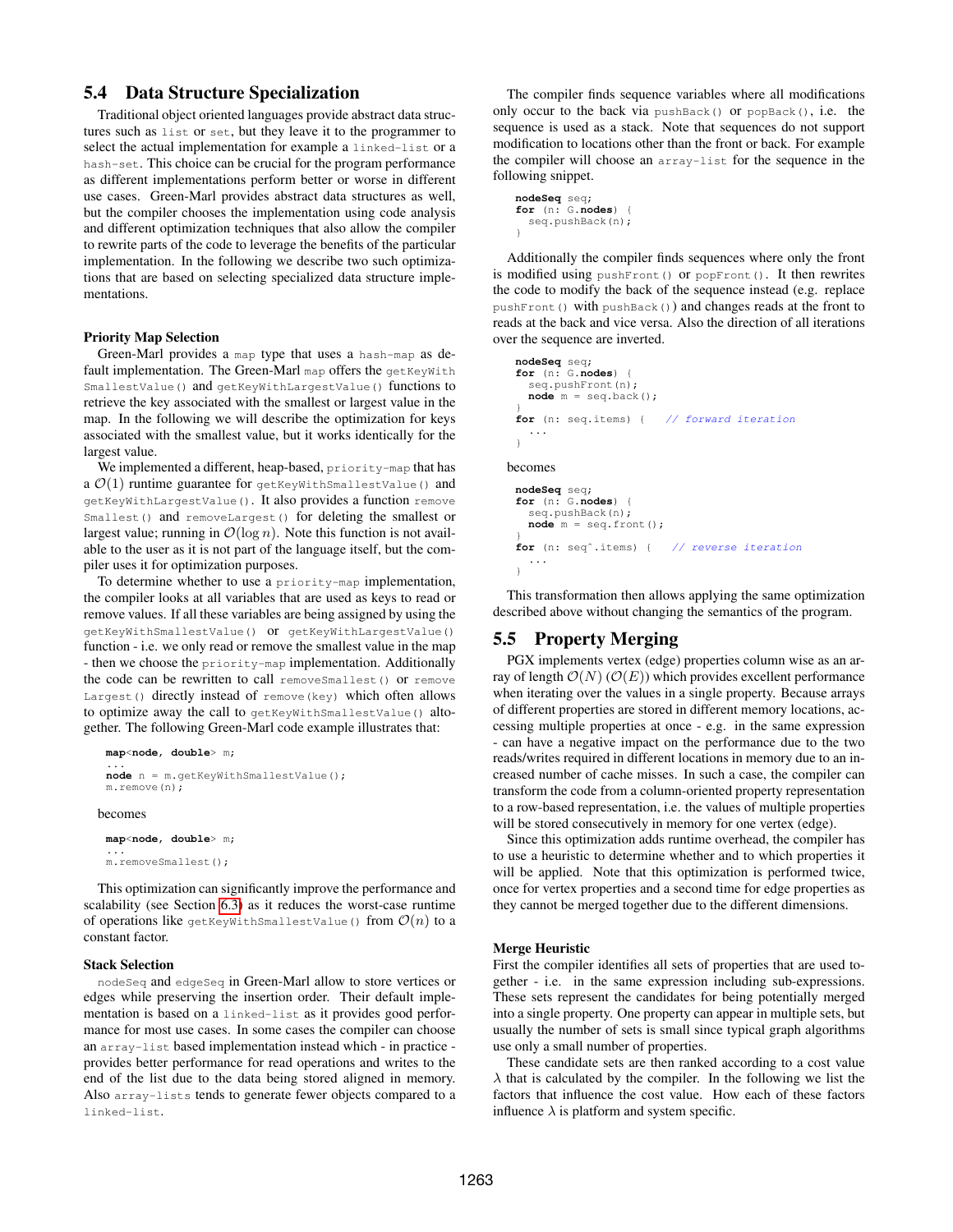- A larger set size will increase  $\lambda$  since the benefits from merging are smaller while increasing the overhead.
- Properties in the set that are input- or output-arguments of the procedure will increase  $\lambda$  because they require extra code that copies the values from the input into the merged property and the values from the merged property into the output. Also they consume extra memory while local properties can be replaced entirely by the merged property.
- Sets that would require the merged property to include data padding increase  $\lambda$  due to the additional memory consumption.
- Each occurrence of an expression that involves all properties of a candidate set will decrease  $\lambda$  by a certain value. This value is multiplied by a factor depending on whether the expression is nested inside of one or multiple loops such as foreach or while loops. The more expressions involving the set, the more potential benefit is promised by merging it.

The compiler will then perform the following until there are no candidate sets left or the top-ranked candidate set has a positive  $\lambda$ value: Remove the top-ranked candidate set and merge its properties; then remove all other candidate sets that contain at least one property from this set. This step is necessary because one property cannot be part of multiple merged properties.

#### Code Transformation:

When merging a candidate set, the compiler will first create a new type with a member for each property in the set. Consider the following Green-Marl code snippet:

```
nodeProperty<double> p1;
nodeProperty<int> p2;
foreach (n: G.nodes) {
  n.p1 = 2.0 * n.p2;\mathbf{1}
```
Assuming  $p1$  and  $p2$  are selected for merging, then the following type would be created.

```
type p1_p2_type {
  double p1;
  int p2;
}
```
The compiler then rewrites the original code, creating a new property of the merged type, replacing the original properties and also rewriting all reads and writes to the original property.

```
nodeProperty<p1_p2_type> merged;
foreach (n: G.nodes) {
 n.merged.p1 = 2.0 \times n.merged.p2;
}
```
Note that if the original properties are an input or output of the procedure, then they cannot be replaced. Instead code will be generated that for inputs copies the values from the input into the merged property at the beginning of the procedure and for outputs copies the values from the merged property to the output before the procedure returns. See the following code snippets for an example:

```
procedure foo(G: graph, in: nodeProperty<double>
                      ; out: nodeProperty<int>) {
  ...
}
```
Assuming in and out are merged, then the code becomes

```
type in_out_type {
double in;
  int out;
}
```

```
procedure foo(G: graph, in: nodeProperty<double>
                     ; out: nodeProperty<int>) {
  nodeProperty<in_out_type> merged;
  foreach (n: G.nodes) {
    n.merged.in = n.in; // copy from input
  }
  ...
  foreach (n: G.nodes) {
    n.out = n.merged.out; // copy into output
  }
}
```
#### Precomputation of Vertex Degree

Computing the degree (i.e. the number of neighbors) of a vertex requires two memory lookups in the CSR structure we use for graphs and subtracting the values. The Green-Marl compiler can generate code to precompute these values for every vertex and store the results in a new property. Since this introduces overhead at runtime for creating and initializing the property, the compiler will only perform this code transformation if the resulting property would be subject to merging. This benefits the performance and thus offsets the extra overhead - because it is only applied if the degree and other properties are frequently used together in the same expressions. So instead of having to access different memory locations for the degree and the properties, the values are stored adjacent in memory.

The transformation works as follows: First a new vertex property of type int is generated and initialized with the degree of each vertex. Then all degree lookups in the code are replaced by a lookup in the new property. Note that we only do this if the original expression was using floating point semantics for the division to prevent altering the semantics of the code. See the following Green-Marl code snippet for an example:

```
...
 foreach (n: G.nodes) {
   int i = 5 + n.degree();
 }
 ...
becomes
 nodeProperty<int> degree;
 foreach (n: G.nodes) {
   n.degree = n.degree();
 }
 ...
foreach (n: G.nodes) {
   int i = 5 + n.degree;
 }
 ...
```
#### Inverting the Degree

Under certain conditions the above transformation is applied differently, namely if the degree-lookup only appears in expressions of the form  $X /$  node.degree(). In that case the new property is generated to be of type double and the values are initialized with the inverse of the degree.

```
nodeProperty<double> inv_degree;
foreach (n: G.nodes) {
 n.inv_degree = 1.0 / n.degree();
}
```
Instead of just replacing the degree lookups with lookups in the property, the original expression will be transformed from a division into a multiplication. For example consider the following code snippet

```
foreach (n: G.nodes) {
  double d = 1.0 + e / n.degree();
\overline{1}
```
becomes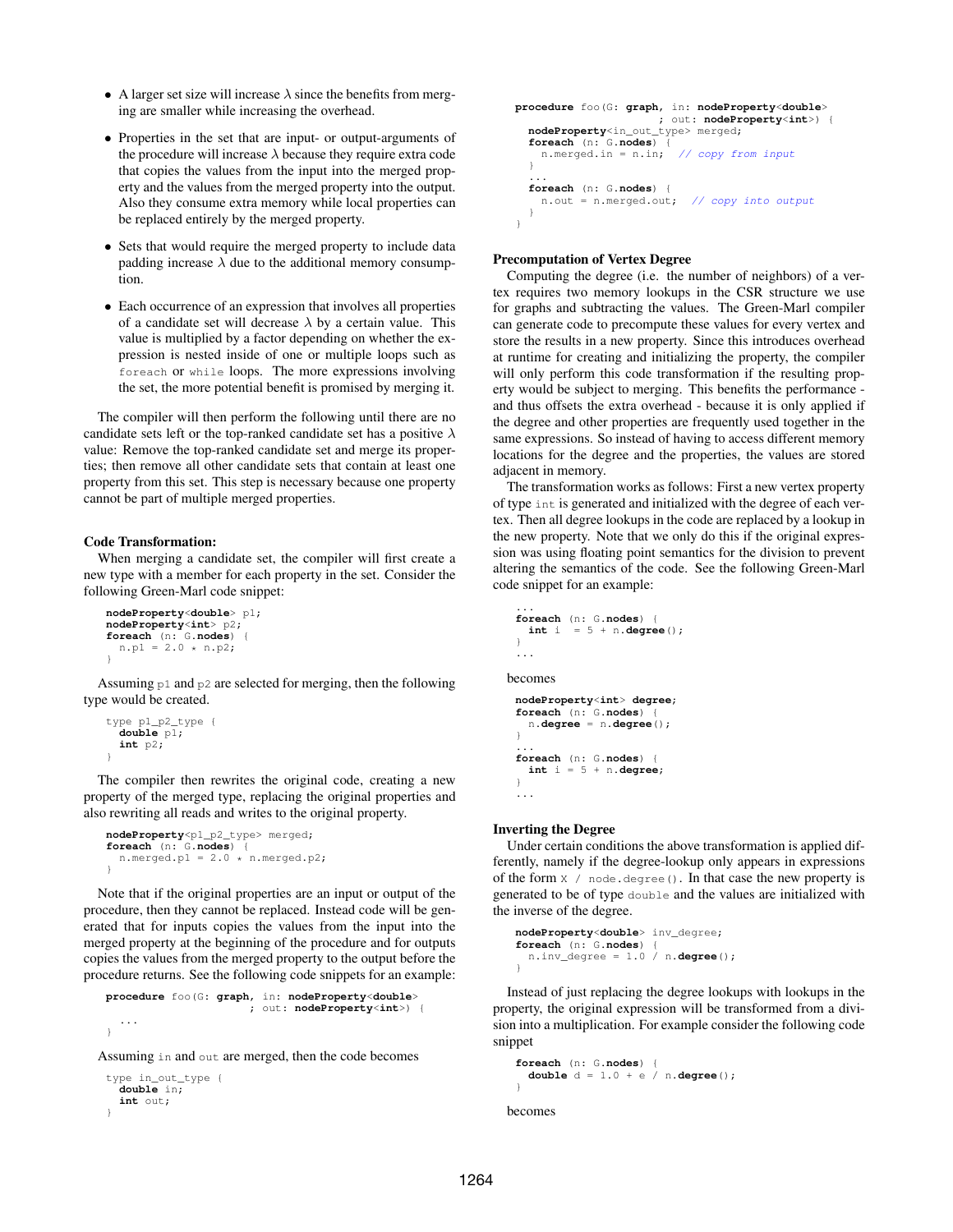```
foreach (n: G.nodes) {
  double d = 1.0 + e * n.inv degree;
}
```
This improves the performance by reducing the number of floating point division operations as they are more computational expensive than floating point multiplications [\[45\]](#page-11-26). But more importantly it can reduce contention in the system and therefore make better use of the systems threads. Many modern multicore CPUs have one floating point unit per core - but not all of them are capable of performing divisions [\[7\]](#page-10-13) so multiple threads share the ones that are able to perform divisions. This can lead to congestion if the program performs many floating point divisions concurrently.

# <span id="page-8-0"></span>6. EVALUATION

In this section we present the performance experiments we conducted using different algorithms and real-world graph data sets. First we will discuss our methodology before we compare algorithms implemented using our API versus algorithms implemented and compiled in the Green-Marl DSL. Finally we show the performance impact of the compiler optimization presented in Section [5.](#page-4-0)

### 6.1 Methodology

We ran all our experiments on Intel Xeon E5-2699 (Haswell) machines with 36 2.30 GHz cores on 2 sockets. The machines contained 384GB of RAM and were running 64bit SMP Linux 2.6.32. The Java programs were compiled using Java version 1.7 and executed on the 64bit HotSpot Server VM.

We ran the code once to trigger the JIT optimizations before we measured the time using the average of 5 iterations.

Table [2](#page-9-2) contains the real-world graph data sets used in the experiments including a short description, its origin and some characteristics.

### 6.2 API vs Compilation

In this section we show the performance overhead introduced by using different layers of API and compare it with the performance of compiled Green-Marl code. For this purpose we implemented the well known Pagerank algorithm in multiple ways to use different layers of the API to show the overhead introduced by them. Note that an operation like accessing a vertex becomes a request within the underlying API layer. This is necessary for PGX to support the features we described in Section [3.2.](#page-2-2) Figure [5](#page-8-1) gives a brief overview of the different API layers in PGX. The Green-Marl code we used for Pagerank in these experiments is the same as in Figure [3.](#page-3-2)

- Frontend: This implementation of Pagerank uses the standard API and runs on top of the Frontend layer of PGX.
- API: This is basically the same implementation as Frontend, except that all API layers that deal with scheduling and consistency were stripped off.
- Green-Marl: This implementation of the Pagerank algorithm uses the Green-Marl DSL and submits the program to PGX where it gets compiled and executed inside the system. The compiled code can bypass all API layers and access the in-memory data directly.
- Remote: The Remote implementation uses the exact same code as the one using the Frontend layer, except that it is running in a server-client setting.



<span id="page-8-2"></span>Figure 6: Absolute runtime of different Pagerank implementations on Epinions and LiveJournal graph data. The time for Green-Marl includes the compilation time. All numbers are from single-threaded execution.



<span id="page-8-1"></span>Figure 5: Overview of PGX API Structure

All experiments were executed single-threaded to avoid having different scaling behaviors interfere with the results. Figure [6](#page-8-2) shows the absolute runtime of the different implementations on the Epinions and the LiveJournal graph. The Green-Marl numbers include the compilation time from the Green-Marl and Java compiler; all other numbers are runtime only. For reference we show the compilation time of the Green-Marl code separately in Figure [6.](#page-8-2) To avoid any network latency, we ran the client and server instance on the same machine for the remote implementation. We ran this version on the Epinions graph for a few iterations only and extrapolated the total runtime - also we only used the Epinions graph for this version.

As can be seen, the Green-Marl program outperforms all other implementations - for larger graph instances like LiveJournal by several orders of magnitude. It does so despite the fact that compiling the program makes up a significant portion of the runtime; for the smaller Epinions graph it even takes longer than the actual execution of the program. This clearly shows that the one-time cost of compiling the DSL program outweighs the accumulated runtime cost introduced by repeated API calls as they happen in the other implementations. The results also show how each extra layer of API introduces a certain overhead which basically slows down the program by at least one order of magnitude per layer - even more when adding the remote overhead.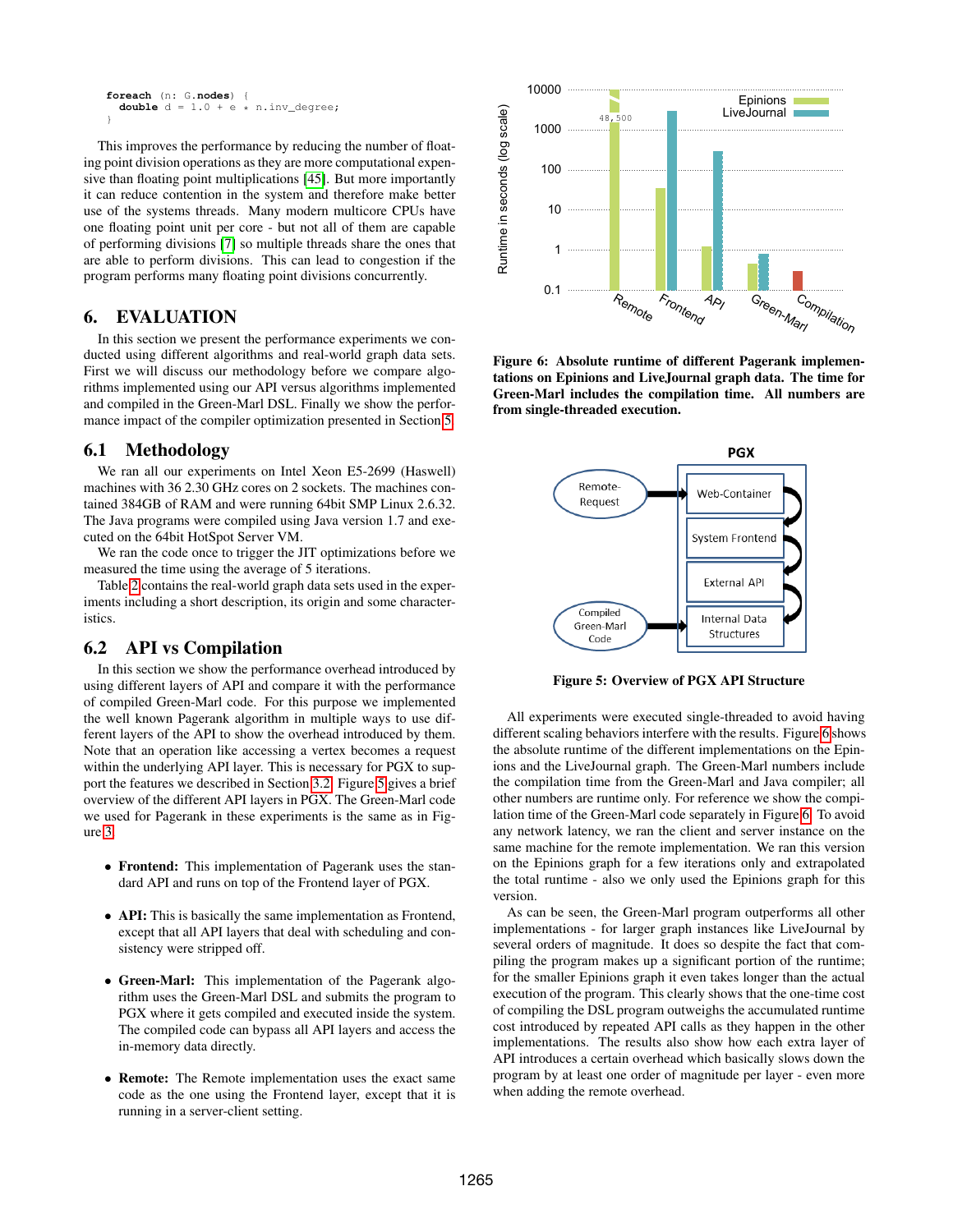| Graph        | Number of Vertices | Number of Edges | Description                                | Source |
|--------------|--------------------|-----------------|--------------------------------------------|--------|
| Epinions     | 75.879             | 508.837         | Who-trusts-whom network of epinions.com    | [13]   |
| LiveJournal  | 4.848.571          | 68.993.773      | Social relations in an online community    | [13]   |
| Twitter-2010 | 41,652,230         | 1.468.365.182   | Twitter user profiles and social relations | [30]   |

<span id="page-9-2"></span>Table 2: Graph datasets used in the experiments

The performance difference grows for larger graph instances as the numbers for the LiveJournal graph show where the Green-Marl program outperforms the other implementation by three to four orders of magnitude. This is due to the fact that the compilation time is a constant cost, while the aggregated cost of the API overhead grows with the size of the graph.

These results make it quite apparent that an approach based on using a compiled DSL program has superior performance over using an API due to the significantly lower overhead.

### <span id="page-9-1"></span>6.3 Impact of Compiler Optimizations

In Figure [7](#page-10-14) we show the relative performance improvement that is achieved by applying the optimizations we presented in Section [5](#page-4-0) on different algorithms. Table [1](#page-5-0) contains the optimizations we used for the individual algorithms. We let them run for 120 minutes and extrapolated the total runtime if they did not finish in that timeframe to prevent them from running for days on larger graph instances. All experiments were executed using 36 threads except for Dijkstra, Fattest-Path and Tarjan which ran single-threaded since these algorithms are sequential in nature.

One can see that the effects on the performance depend on the optimization applied and on the algorithm itself. Closeness-Centrality and Betweenness-Centrality for example both benefit from MS-BFS but to a different extent. Closeness-Centrality only maintains a minimal context inside the BFS and can therefore use the maximum batch-size as it requires no extra memory. As a result it benefits the most from using MS-BFS. Betweenness-Centrality on the other hand requires a quite large context in the BFS which leads to an increased memory consumption. Consequently the system has to scale down the batch-size which decreases the benefit of MS-BFS. For example when running on the Twitter graph, the batch-size is reduced to 2 which has almost no benefit over using a regular BFS traversal.

Dijkstra and Fattest-Path have a very high speedup over the unoptimized version because the default map implementation used scales poorly for the getKeyWithSmallestValue() function which is crucial for these algorithms. Therefore the priority-map used in the optimized code not only results in faster code, but also in much better scaling regarding the graph size. This shows that the automatic selection of a better data-structure can save an unaware user from making the wrong choice which might not always be as obvious as in this case.

The moderate speedup for Tarjan and Kosaraju comes from replacing the linked-list by an array-list. The numbers are not as high as for Dijkstra due to the small difference in efficiency between the implementations and also the fact that the list is not as important for the performance in these two algorithms. This is another example how an automated optimization can provide better performance with no effort or interaction needed from the user.

The property merging performed for Pagerank and the Somanand-Narang algorithm together with the precomputation of an inversed degree lead to a 1.3-2x speedup of the code due to fewer cache misses and a reduced contention in the floating point units.

Core operation in Adamic-Adar and Triangle-Counting is iterating over the common neighbors of two vertices. Using the improved common neighbor iteration as part of the optimization from Section [5.2](#page-4-2) leads to an increased performance by 2.5-3.8x. Twitter shows a higher speedup than the other graphs because its data contains more skew which is handled better by the optimized version.

These results show the potential of graph specific optimizations when applied to Green-Marl procedures. Users benefit from these optimizations without having to implement them on their own as they are applied automatically and transparently. In addition, without sacrificing any performance, complexity of the code is reduced and potential sources of errors are removed.

# <span id="page-9-0"></span>7. FUTURE EXTENSIONS

In this section we describe our plans to extend PGX to tackle different challenges and to support different systems for graph analysis while keeping these details transparent from the user by using Green-Marl and PGQL.

### 7.1 Distributed Backend

Graph instances can grow to sizes where the data exceeds the capacity of the main memory of a single machine. We want to support such data sets and want to enable PGX to scale out in addition to scaling up. Therefore we have been developing a new backend for PGX [\[25\]](#page-11-28) that allows distributed graph processing and analysis on a cluster of machines where the size of the graph can exceed the main memory of a single machine as long as it fits the combined memory. Implementing graph analytic algorithms for distributed systems is often hard due to their programming paradigms which have to accommodate the distributed model rather than offering an intuitive approach to graph algorithms [\[27\]](#page-11-29). The Green-Marl and PGQL DSLs on the other hand offer an intuitive way of implementing graph analysis and query algorithms. Previous work has shown that compiling imperative Green-Marl code for a distributed framework is possible and feasible without sacrificing performance [\[26\]](#page-11-30).

Our plan is to extend the Green-Marl compiler to be able to generate code for the distributed backend to allow users to reuse their existing Green-Marl programs. This way users can run their graph analysis code both in shared-memory and a distributed environment without having to implement the same algorithm multiple times for different systems. Usually distributed systems such as GraphLab [\[31\]](#page-11-4) support running programs on a single machine instead of a cluster, but this includes a significant amount of performance overhead since the programming paradigm was designed for a distributed system rather than a shared-memory environment [\[25\]](#page-11-28). Our system on the other hand allows using the same source code while having programs that are optimized for the specific system they are running on. Therefore the users benefit from an intuitive programming language for graph analysis algorithms while their programs are still portable and produce highly optimized code.

### 7.2 Database Backend

PGX stores the graph data in a relational database which enforces ACID properties for modifications on the graph, while graph analysis is performed in a main-memory runtime. This design allows high performance analysis but it comes with a certain overhead of loading and converting the graph data from the database into the in-memory representation. Previous work has shown that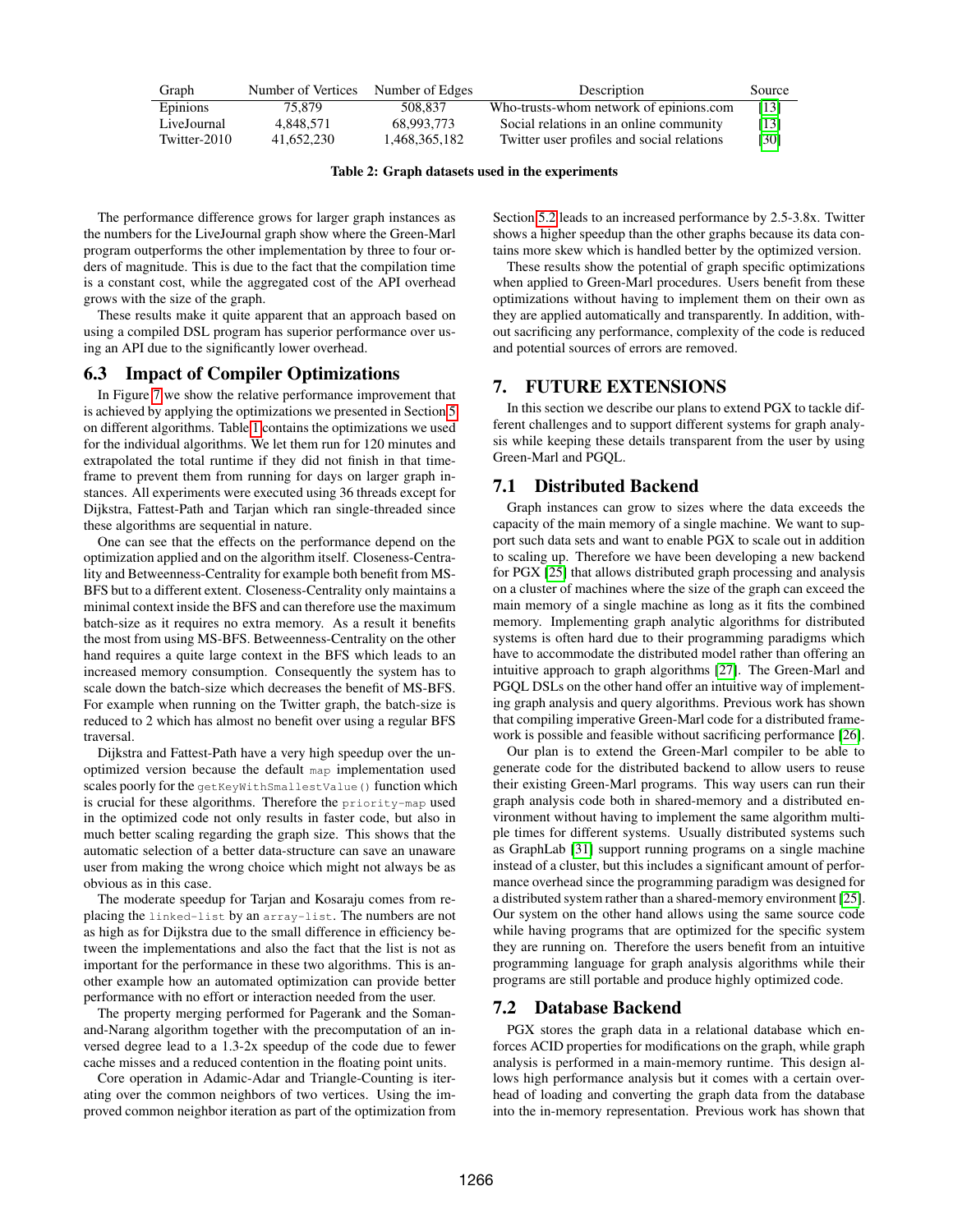

<span id="page-10-14"></span>Figure 7: Relative speedup of optimized Green-Marl code using different data-sets.

graph analysis can be performed inside a database by implementing the algorithms in SQL or by using a different language such as Gremlin that is transformed into SQL statements [\[21,](#page-11-10) [40\]](#page-11-11). Performing graph analysis inside the database removes the cost of transferring the data to an external system while utilizing the highly optimized SQL query engine. This takes advantage of relational databases that have been around for decades and many have been highly optimized. Moreover, relational databases are well understood and are widely used in enterprise settings for both transactional and analytic workloads. Unfortunately the systems that implement this approach rely on the database optimizer alone to optimize their graph analysis programs, leaving out all optimizations that can be applied when using graph domain specific knowledge, such as the ones presented in this work. Hence, we plan to extend the Green-Marl compiler to be able to generate SQL code out of graph analysis programs. This will leverage graph specific optimizations as well as optimizations performed by the database optimizer that are specialized for the relational data model. We believe that this approach can help us achieve a performance superior to other systems that perform graph analysis inside a relational database.

# 8. CONCLUSION

In this paper we introduced our new graph database system which allows consistent management of graph data and fast in-memory analytics. Our system allows users to write their analysis algorithms and graph queries in an intuitive and flexible way and so improve their productivity. We use Green-Marl whose imperative model makes it an intuitive language for analytic algorithms and PGQL with its declarative model for queries and pattern matching. We showed how using a DSL enables the compiler to apply optimizations using the language's high-level semantics and that these optimizations can significantly improve the performance. Compiling and running DSL programs inside PGX avoids the runtime overhead of an API and we demonstrated how this can speed up graph analysis by several orders of magnitude compared to an implementation that uses the system API.

### 9. ACKNOWLEDGMENTS

We thank Felix Kaser, Jinha Kim, Korbinian Schmid and Alexander Weld (Oracle Labs) for their work and contributions to PGX, the PGQL and Green-Marl language and for reviewing this paper. We also thank Manuel Then (TU Munich) who - during his internship at Oracle Labs - implemented MS-BFS support in PGX and the Green-Marl compiler and who gave much valuable input to our project.

### 10. REFERENCES

- <span id="page-10-3"></span>[1] AllegroGraph. http://franz.com/agraph/allegrograph/.
- <span id="page-10-2"></span>[2] Apache Giraph Project. http://giraph.apache.org.
- <span id="page-10-12"></span>[3] Apache TinkerPop. http://tinkerpop.incubator.apache.org.
- <span id="page-10-11"></span>[4] Boost Graph Library (BGL). http://www.boost.org/doc/libs/1 55 0/libs/graph/doc/ index.html.
- <span id="page-10-5"></span>[5] Cypher - the Neo4j query Language. http://www.neo4j.org/learn/cypher.
- <span id="page-10-0"></span>[6] InfiniteGraph. http://www.objectivity.com/infinitegraph.
- <span id="page-10-13"></span>[7] Intel 64 and IA-32 Architectures Optimization Reference Manual. http://www.intel.com/content/www/us/en/architecture-andtechnology/64-ia-32-architectures-optimizationmanual.html,2016.
- <span id="page-10-9"></span>[8] Java universal network/graph framework. http://jung.sourceforge.net.
- <span id="page-10-1"></span>[9] Neo4j graph database. http://www.neo4j.org/.
- <span id="page-10-8"></span>[10] NetworkX. https://networkx.github.io.
- <span id="page-10-4"></span>[11] Oracle Spatial and Graph, RDF Semantic Graph,. http://www.oracle.com/technetwork/database/ options/spatialandgraph/overview/rdfsemantic-graph-1902016.html.
- <span id="page-10-6"></span>[12] SPARQL Query Language for RDF. http://www.w3.org/TR/rdf-sparql-query/.
- <span id="page-10-10"></span>[13] Stanford network analysis library. http://snap.stanford.edu/snap.
- <span id="page-10-7"></span>[14] Tinkerpop, Gremlin. https://github.com/tinkerpop/gremlin/wiki.